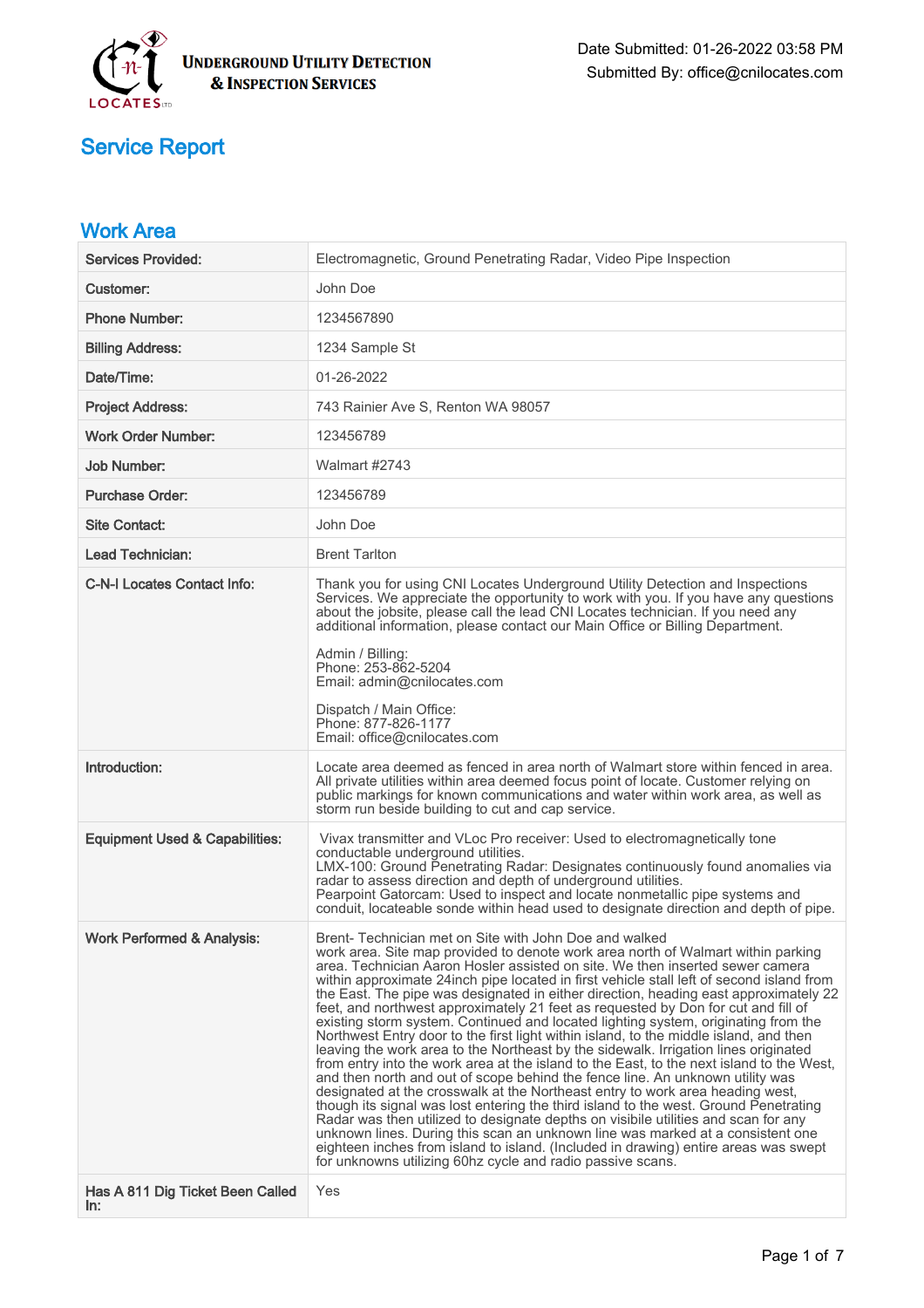

| <b>Located Water:</b>          | Yes              |
|--------------------------------|------------------|
| <b>Description:</b>            | See Attached Map |
| <b>Located Irrigation:</b>     | Yes              |
| Description:                   | See Attached Map |
| <b>Located Power:</b>          | Yes              |
| Description:                   | See Attached Map |
| <b>Located Electrical:</b>     | N/A              |
| Description:                   | N/A              |
| <b>Located Lighting:</b>       | Yes              |
| Description:                   | See Attached Map |
| <b>Located Traffic Signal:</b> | No               |
| Description:                   | N/A              |
| <b>Located Telephone:</b>      | No               |
| Description:                   | N/A              |
| <b>Located TV:</b>             | No               |
| Description:                   | N/A              |
| <b>Located Fiber Optics:</b>   | No               |
| Description:                   | N/A              |
| <b>Located Gas:</b>            | No               |
| Description:                   | N/A              |
| <b>Located Propane:</b>        | <b>No</b>        |
| Description:                   | N/A              |
| <b>Located Fuel:</b>           | No               |
| Description:                   | N/A              |
| <b>Located Steam:</b>          | <b>No</b>        |
| Description:                   | N/A              |
| <b>Located Air:</b>            | No               |
| Description:                   | N/A              |
| <b>Located Storm:</b>          | Yes              |
| Description:                   | See Attached Map |
| <b>Located Sewer:</b>          | Yes              |
| Description:                   | See Attached Map |
| <b>Located Unknowns:</b>       | Yes              |
| Description:                   | See Attached Map |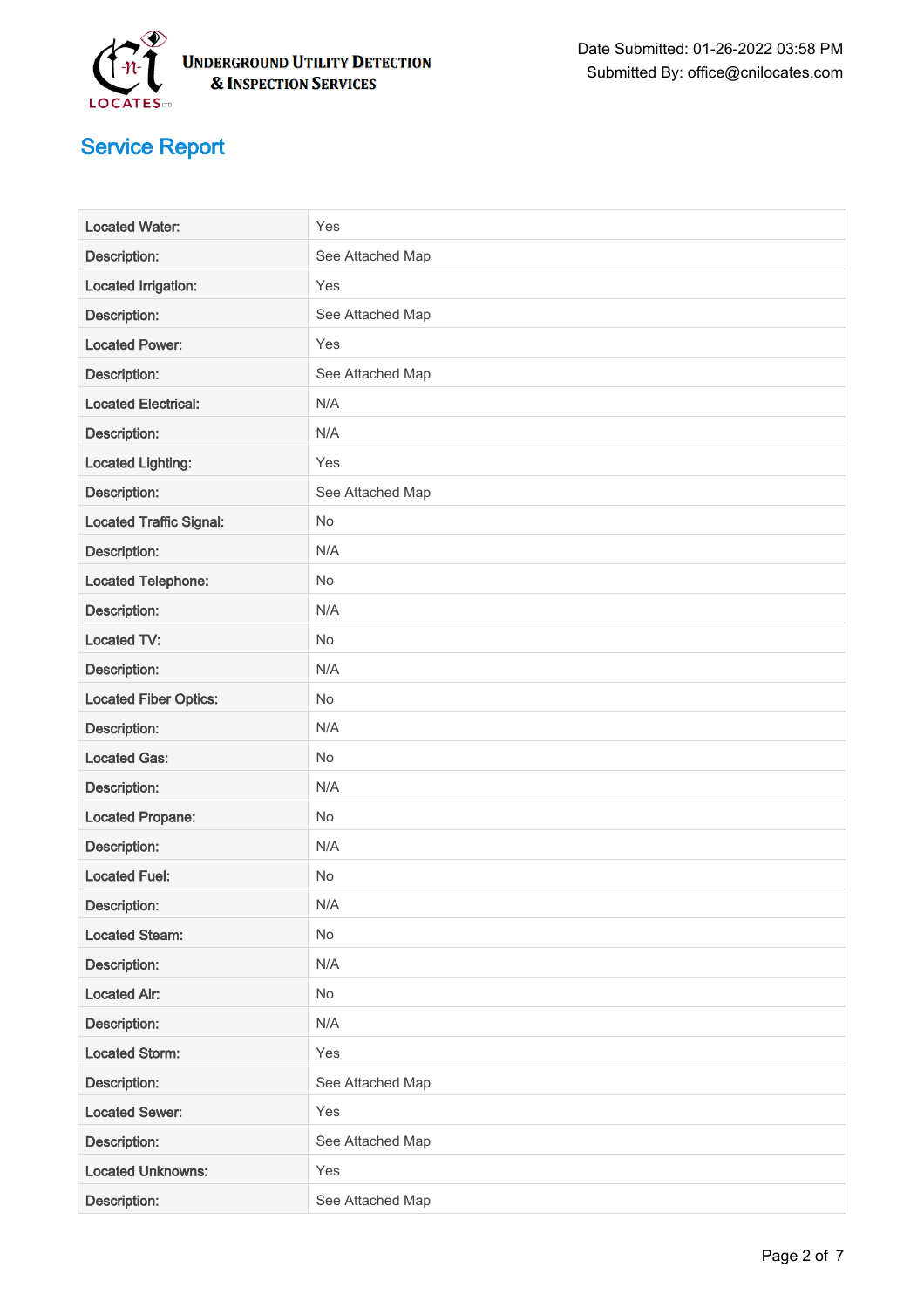

| Located Other Utility:                      | No                                                                                                                                                                                                                                                                                         |
|---------------------------------------------|--------------------------------------------------------------------------------------------------------------------------------------------------------------------------------------------------------------------------------------------------------------------------------------------|
| Description:                                | N/A                                                                                                                                                                                                                                                                                        |
| Access To All Utilities /<br>Appurtenances: | Yes                                                                                                                                                                                                                                                                                        |
| If No Access, Provide Description:          | N/A                                                                                                                                                                                                                                                                                        |
| <b>Utility Maps Provided:</b>               | Yes                                                                                                                                                                                                                                                                                        |
| If Yes, List Utilities:                     | Water, Storm                                                                                                                                                                                                                                                                               |
| <b>CNI Utility Legend:</b>                  | <b>UNDERGROUND UTILITY DETECTION<br/>&amp; INSPECTION SERVICES</b><br><b>LOCATES</b><br>Legend<br>Gas / Fuel / Air / Steam / Propane<br>Power / Electrical / Lighting<br>Telephone / TV / Fiber<br><b>Water</b><br><b>Irrigation</b><br><b>Sewer / Drainage</b><br><b>Unknowns / Other</b> |
| <b>Project Photos:</b>                      | Naimart                                                                                                                                                                                                                                                                                    |
|                                             |                                                                                                                                                                                                                                                                                            |
|                                             |                                                                                                                                                                                                                                                                                            |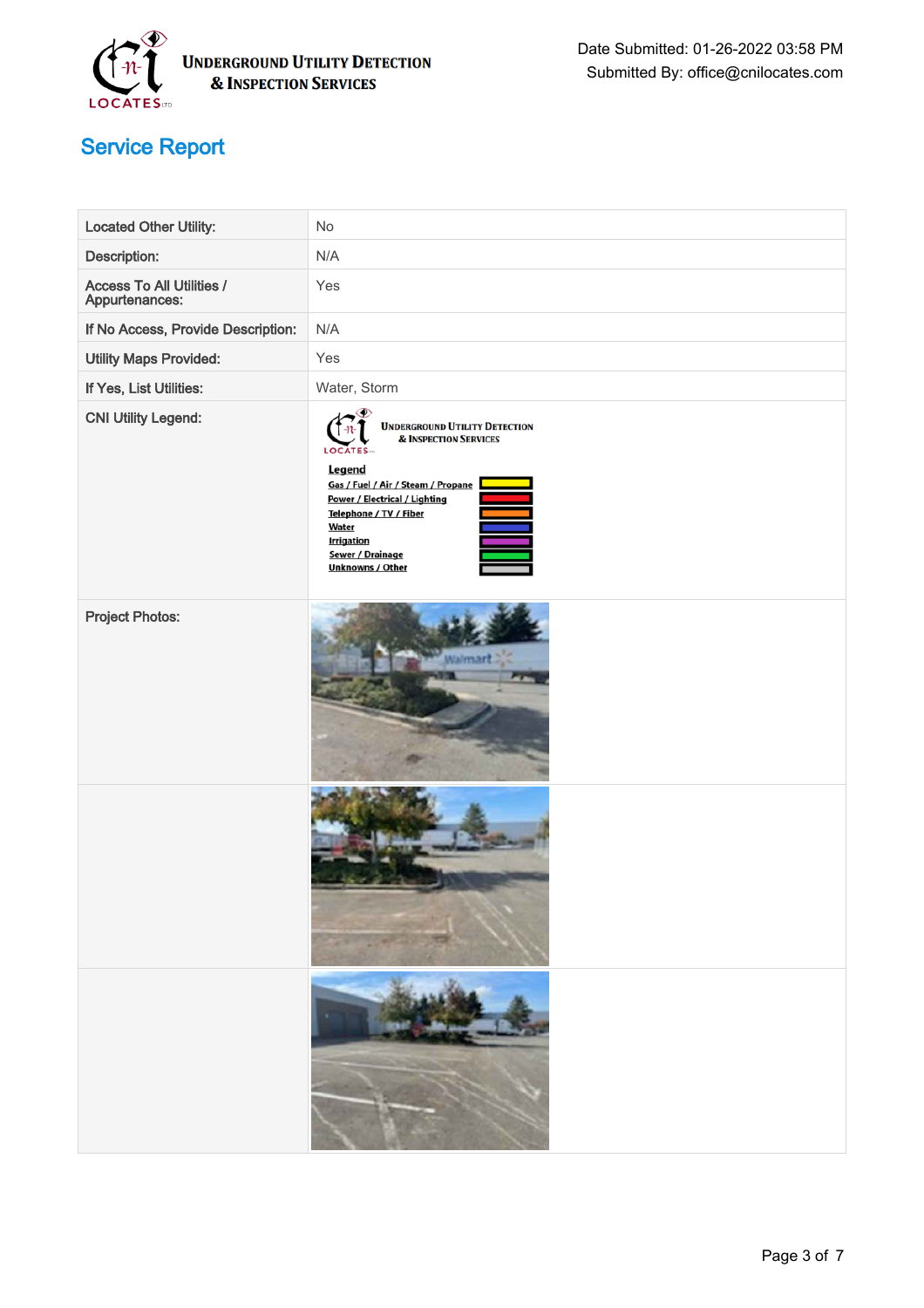

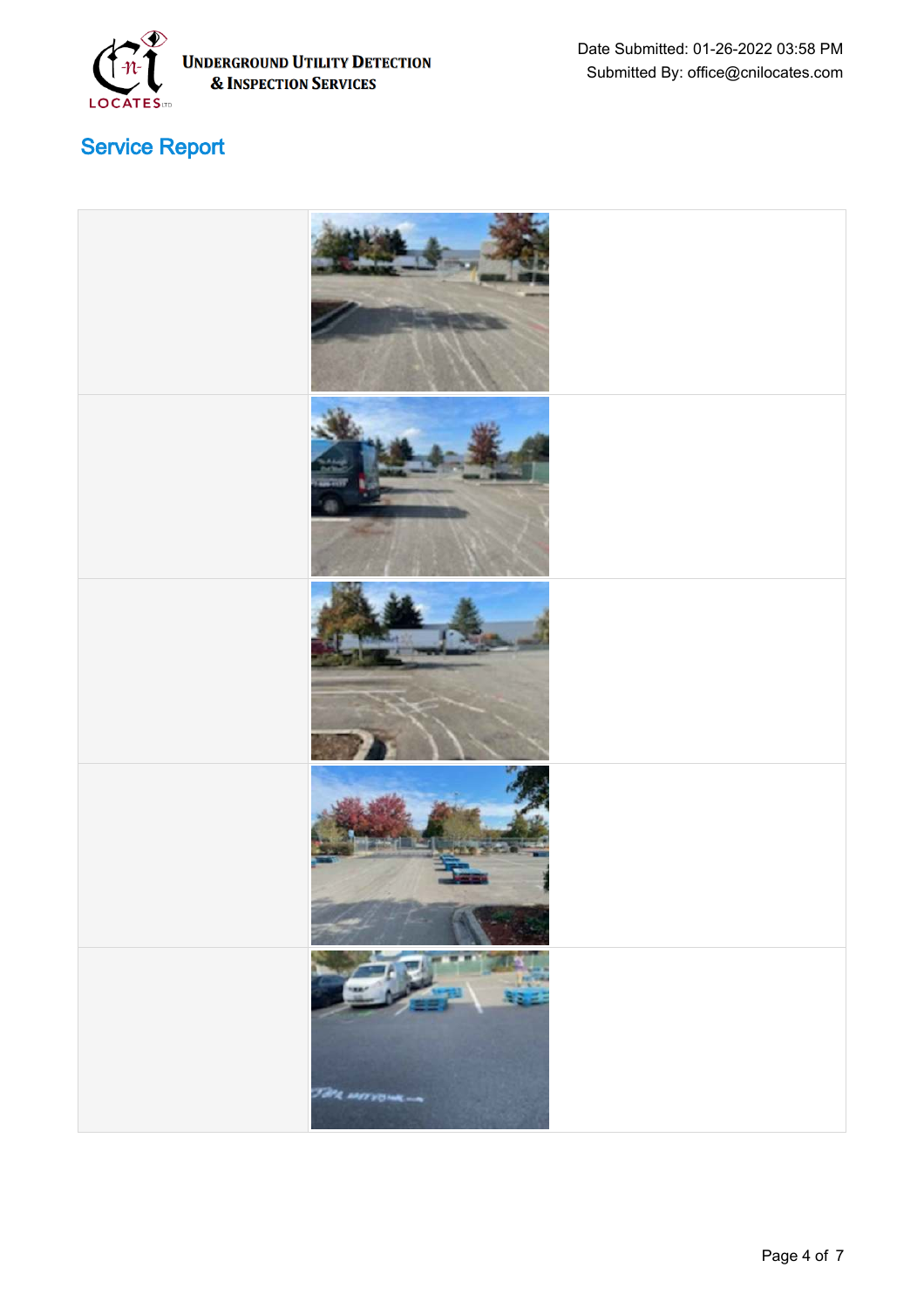

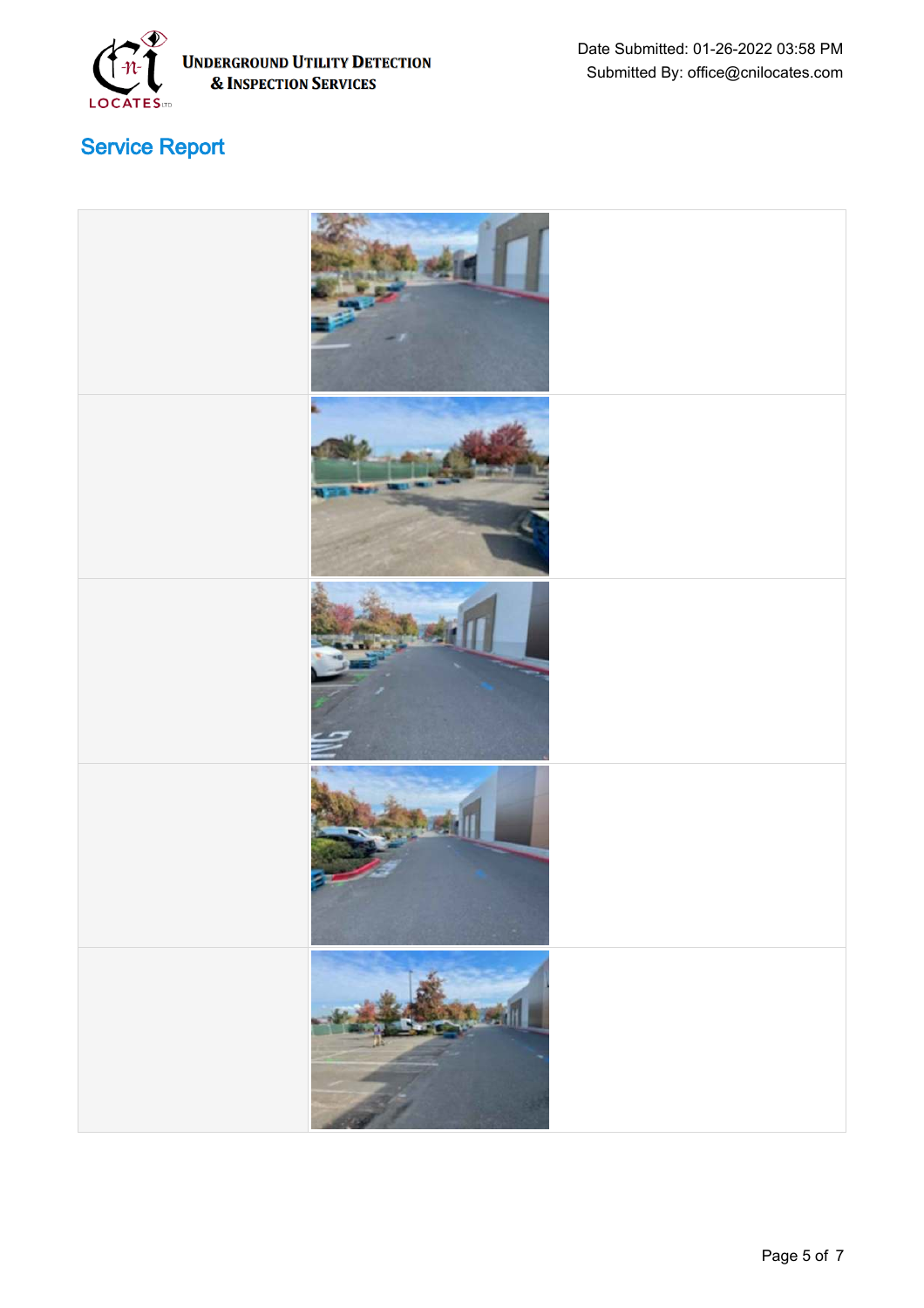

|                         | Walmart |
|-------------------------|---------|
|                         | arl     |
|                         |         |
|                         |         |
| Project Video:          |         |
| <b>Project Audio:</b>   |         |
| Project Location / GPS: |         |